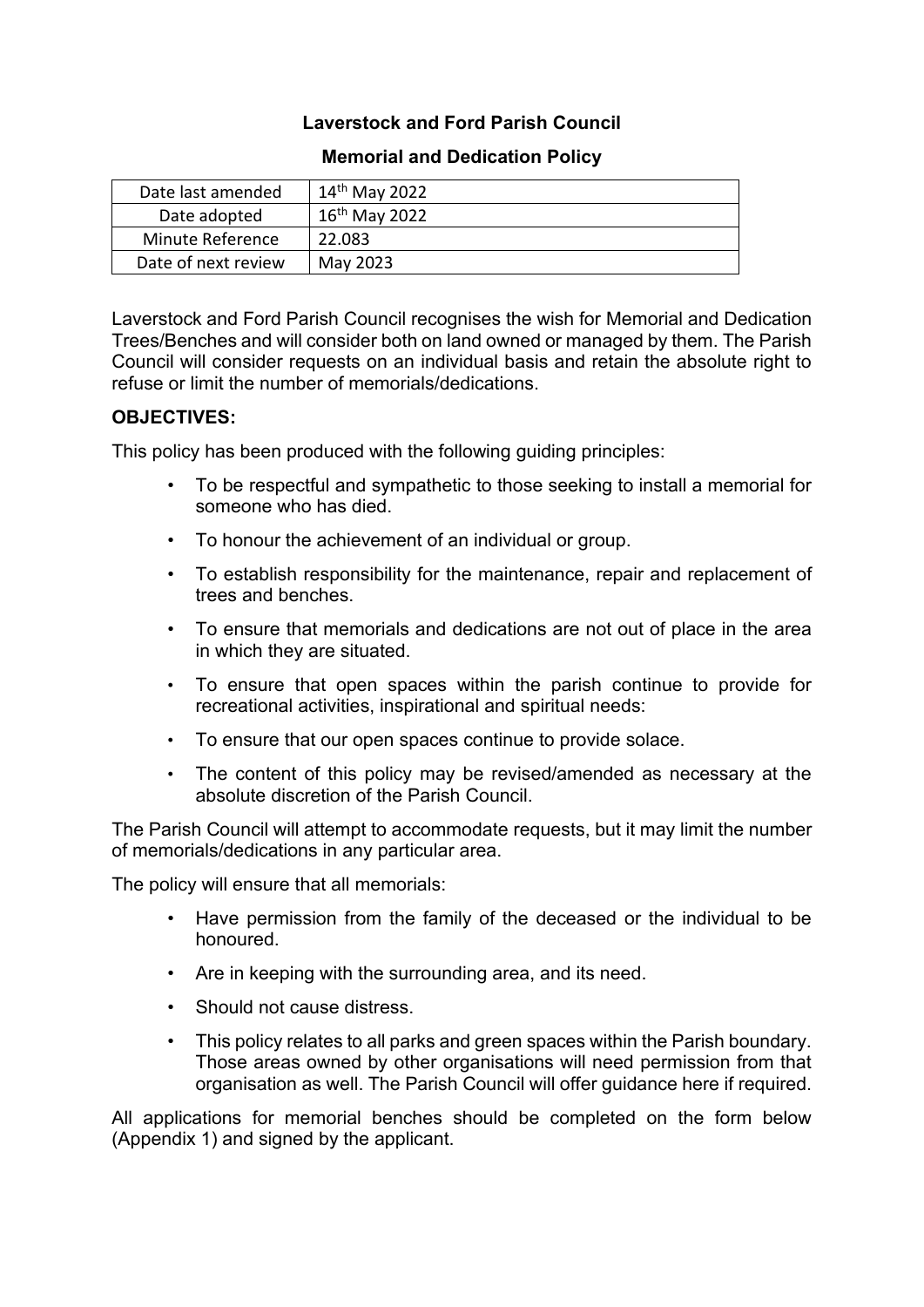Memorials must be for people who were Laverstock and Ford residents or had a close connection to the Parish. Memorials to pets will not be permitted.

All dedications for people gaining national importance will need to be agreed with the Parish Council.

Applications will be brought to the next full Council meeting for approval. Approval will be given in writing. Only at this stage can the memorial or dedication be installed.

No additional mementoes such as flowers, images, wreaths, statues, ornaments, balloons, lights, or vases will be permitted alongside any memorial bench or tree.

#### **Memorial Benches**

Applications for new or replacement benches will be considered. The style, supply, delivery, installation, and maintenance of the bench will be the responsibility of the Parish Council.

Donations to cover these costs will be paid to the Parish Council prior to purchase.

Applicants donate benches at their own risk; Laverstock and Ford Parish Council accepts no responsibility if a memorial/honour bench is damaged, vandalised or stolen.

#### **Memorial Trees**

Trees will need to be chosen to fit in with the existing planting scheme of the area and must be a British native species. The planting of trees may not be possible in some areas.

The tree type, supply, delivery, installation, and maintenance will be the responsibility of the Parish Council. Trees will be ordered in line with the Parish Council's Tree Policy currently under development.

Donations to cover these costs will be paid to the Parish Council prior to purchase.

Applicants donate trees at their own risk; Laverstock and Ford Parish Council accepts no responsibility if a memorial tree is damaged, vandalised, stolen or becomes diseased.

## **Plaques**

If a 'tree' plaque is required, it should be staked at ground level.

Plaques on benches must be screwed securely.

Plaques should not exceed 200mm x 50mm and be brass, stainless steel or aluminium only.

Inscriptions should be respectful, inspiring and must be agreed with the Parish Council.

Other types of memorial applications may be considered on a case-by-case basis.

'Tree' plaques may be removed after a period of 10 years at the discretion of the Parish Council.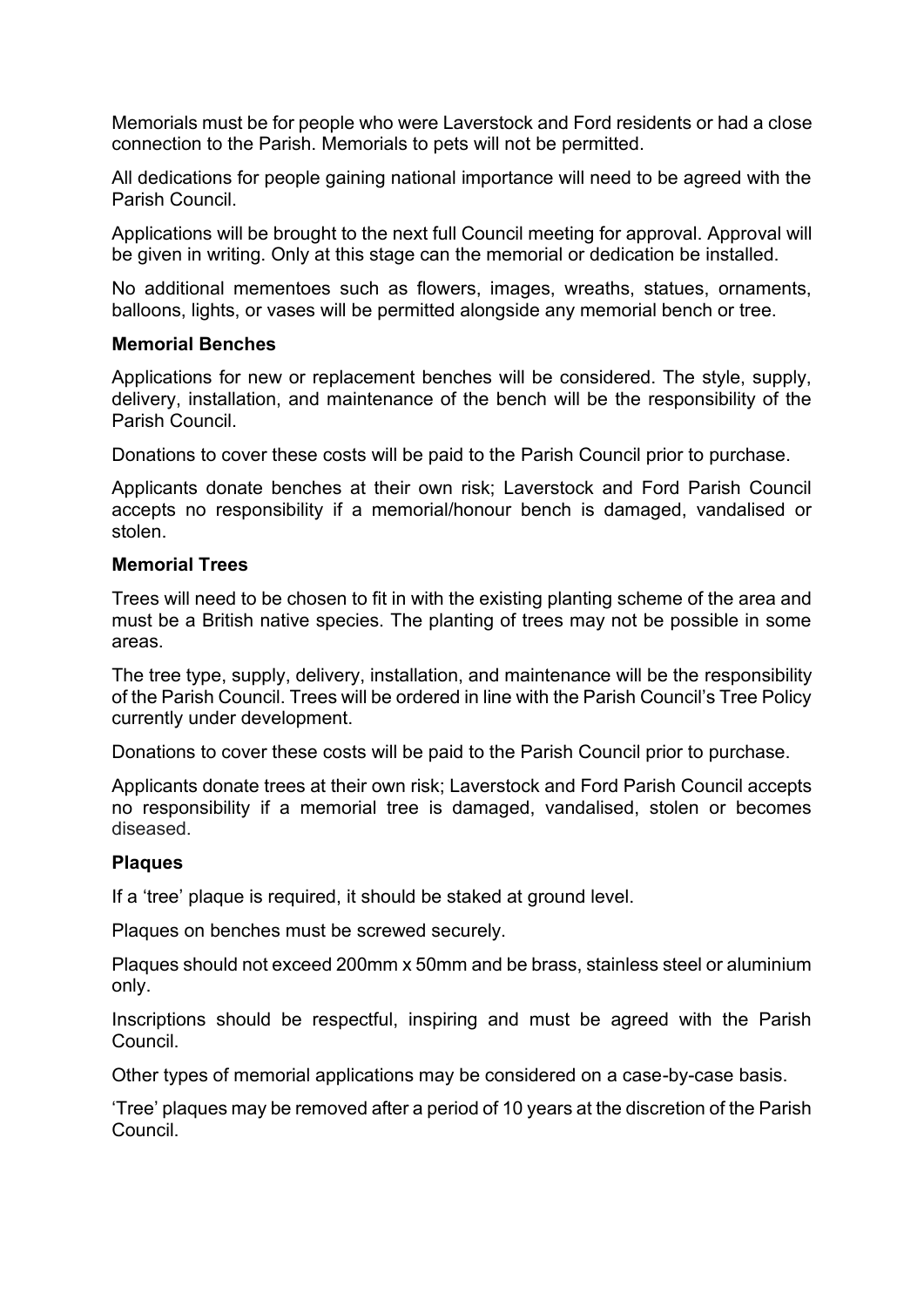## **Damage to Memorials**

In the event, a memorial becomes unsafe or unserviceable the Parish Council will endeavour to contact the applicant to discuss a way forward.

However, if the memorial has become a danger to property or people it may be necessary to take urgent action without notice to make safe or remove a memorial. It is therefore important you update us should your contact details change.

#### **Road-side Memorials**

The parish council acknowledges that family and friends, of people dying suddenly by way of accident or incident, may well wish to place flowers and mementos at the place of death or nearby.

The parish council recognises that for many people this plays an important role in acknowledging sudden deaths and the grieving process. To support grieving families, the parish council will take any necessary measures to ensure that this need is respected.

To be respectful to all residents, road-side memorials will be allowed to remain, where possible, in place for up to ten days following the deceased person's funeral.

After this period has lapsed and that the road-side memorial is on parish council land then the parish council will arrange for its removal.

In the event of the road-side memorial being on Highway's land then the appropriate authority will be contacted by the Parish Council.

Families and friends often place flowers at death sites to acknowledge anniversaries; on these occasions the flowers should be allowed to rest in place for 14 days before removal.

This policy will be reviewed on an annual basis.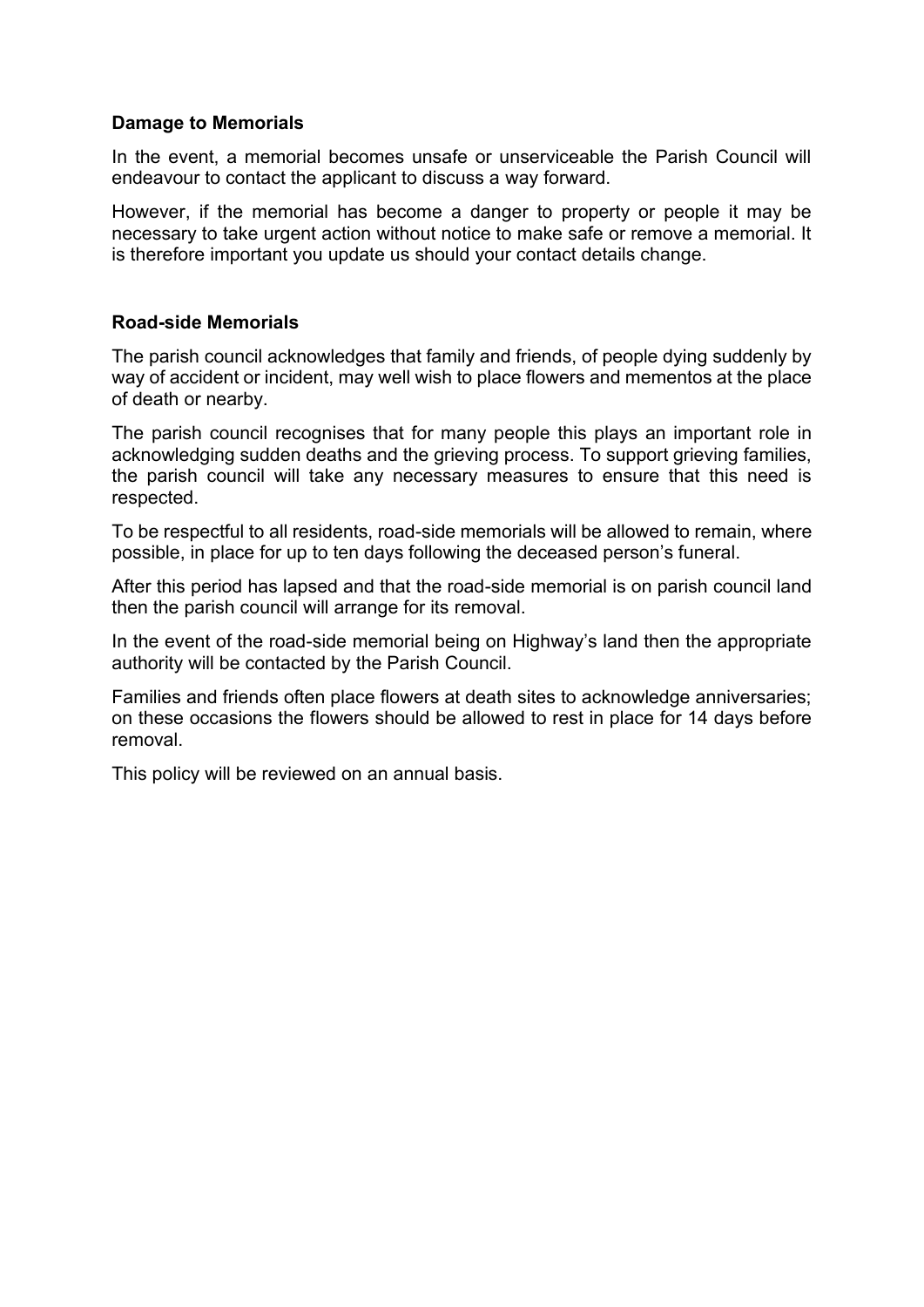# **Appendix 1**

| <b>Laverstock and Ford Parish Council</b>                                      |  |
|--------------------------------------------------------------------------------|--|
| <b>Memorial/Honour Bench and Tree Policy Application Form</b>                  |  |
|                                                                                |  |
| <b>Applicant Details</b>                                                       |  |
| Name:                                                                          |  |
| Address:                                                                       |  |
| Telephone:                                                                     |  |
| Email:                                                                         |  |
| Name of person(s) for dedication:                                              |  |
| <b>Connection to Laverstock and Ford Parish Council:</b>                       |  |
| <b>Preferred Location:</b>                                                     |  |
| Type of Memorial/Honour: Bench/Tree                                            |  |
| Details of Bench/Tree:                                                         |  |
| Plaque Wording (max 160 characters over 4 lines):                              |  |
| Please remember, longer inscriptions over 4 lines will result in smaller text. |  |
| Preferred material (brass/aluminium/stainless steel):                          |  |